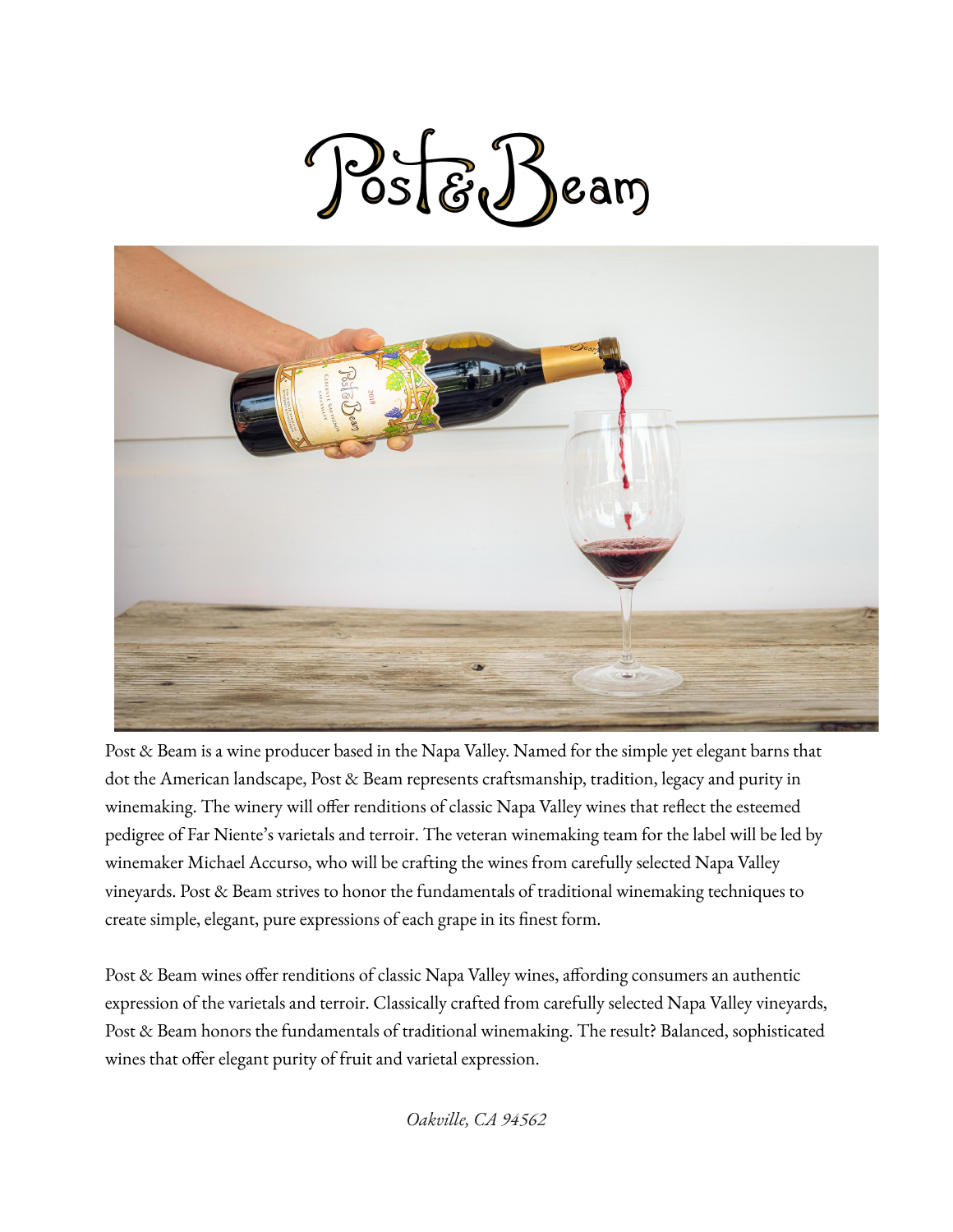The winery is the latest addition to the Far Niente Family of Wineries and Vineyards, joining Far Niente, Dolce, Nickel & Nickel, En Route, and Bella Union. Far Niente was originally established in Oakville, CA in 1885, but shuttered and abandoned when Prohibition was introduced in 1919. Sixty years later, the winery underwent a three-year renovation that restored the building to its original, 19th century grandeur; since then, it has become a benchmark producer of luxury wine known across the world for its preeminent Cabernet Sauvignon and Chardonnay. The team's success in creating wineries literally from the ground up, combined with a continuing drive to pursue excellence in winemaking at the luxury level, led to the creation of Post & Beam in 2020. Post & Beam offers a new entry point for current and prospective Far Niente wine drinkers.

As of its September 2020 launch, Post & Beam wines are available throughout California and direct to consumer at the winery website. Plans call for a national rollout in Q1 2020.

**FOUNDED**

2020

**WINEMAKER** Michael Accurso

**CURRENT RELEASES** 2018 Post & Beam Cabernet Sauvignon, Napa Valley

2019 Post & Beam Chardonnay, Napa Valley



*Oakville, CA 94562*